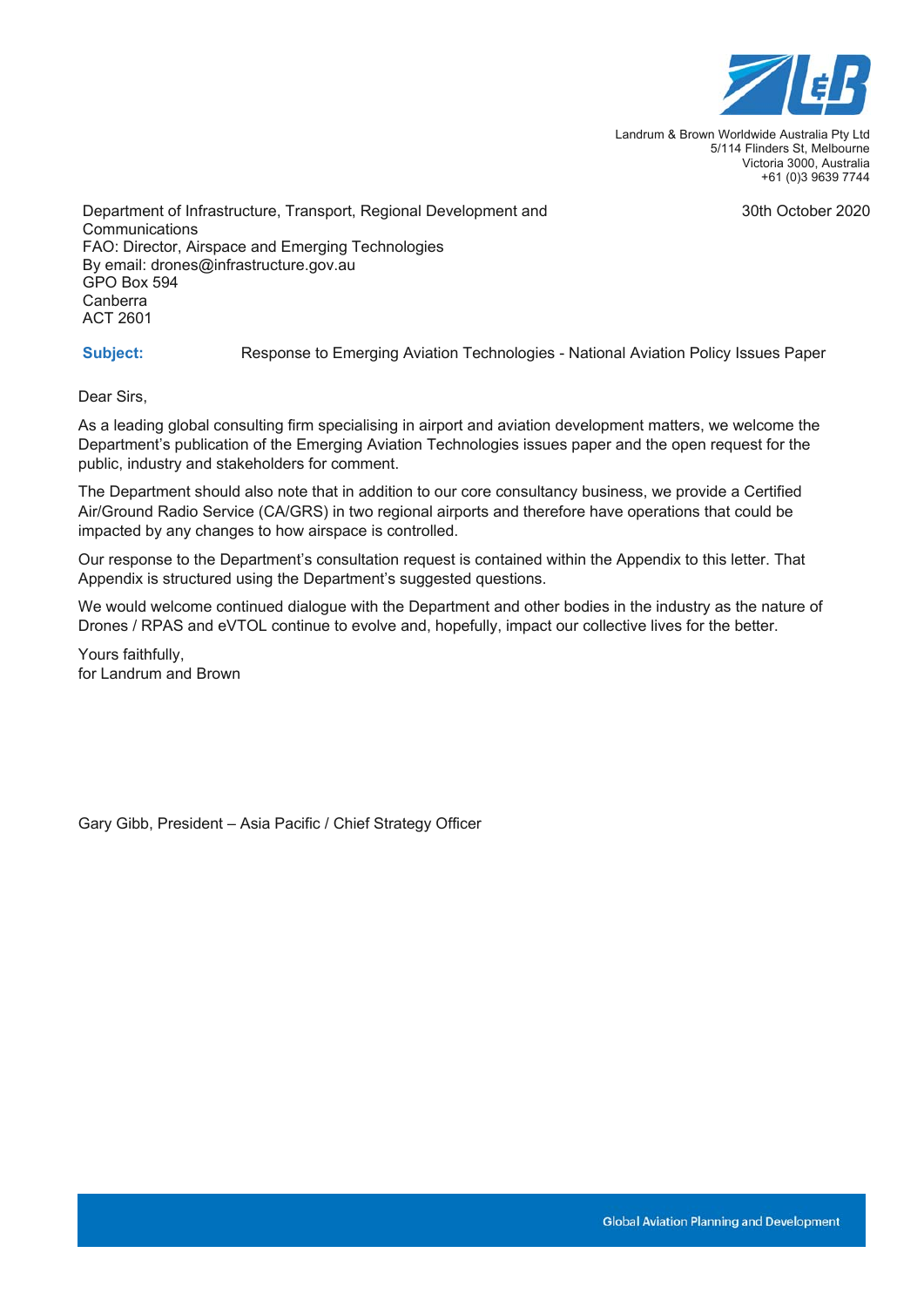# Appendix – Landrum and Brown Response

# Do you agree with the proposed core principles for the National Emerging Aviation Technologies policy?

We concur with the proposed core principles as shown below.



**Source: Page 6 of the Emerging Aviation Technologies - National Aviation Policy Issues Paper** 

We would concur with the premise that safety should come first. Certainly, safety in its own right needs to be front and centre but it will also be critical in ensuring that the opportunities for industry growth, new technology and investment can be realised. As has been seen with the progress of autonomous vehicles, safety will be inextricably linked to the viability of the opportunities to be realised. Similarly, community and environmental acceptance are key to the optimisation of the technology, especially in the longer term when the potential for widespread urban air mobility can be safeguarded in an environmentally sustainable way.

### Will the proposed approach to policy development adequately allow for the future direction, operations and investments of your business/organisation?

The proposed approach to policy development is sound. The "whole-of-government" approach makes sense given the impact of aviation on Australia and the opportunity to provide certainty to potential industry organisations looking to invest. We would hope that the co-ordination efforts of the Department are undertaken not only at a Federal Government level, but also with State Governments.

In terms of the proposed approach, we feel that the policy development, if progress towards it is openly communicated, would allow us to incorporate outcomes into the future direction and needs of our business.

## Are there any other approaches that could benefit the sector?

We feel that the policy development could be supported in this fast-moving space by some clear time boundaries. There is a risk that, as noted in the paper, traditional approaches to policy development are not able to align with the speed at which the sector is developing. Within reason, any policy delivered in a timely manner (and that is clearly capable of being revised over time) would be better than a delayed policy while the technology moves forward at pace.

The ten statements that define the proposed approach to policy development are, rightly, broad. The following are some notes (on a by exception basis) on our thoughts;

#### *1. Airspace integration*

This work should consider the role of Airservices Australia and Defence as the only ANSP providers in Australia, and the potential change to allow other parties into this arena.

#### *2. Safety*

Regulation will need to allow safety knowledge based on experience to evolve. Risk based frameworks (potentially with defined safety metrics) should be enabled rather than just broad "undertake safety assessment" statements. There should be defined thresholds to be met.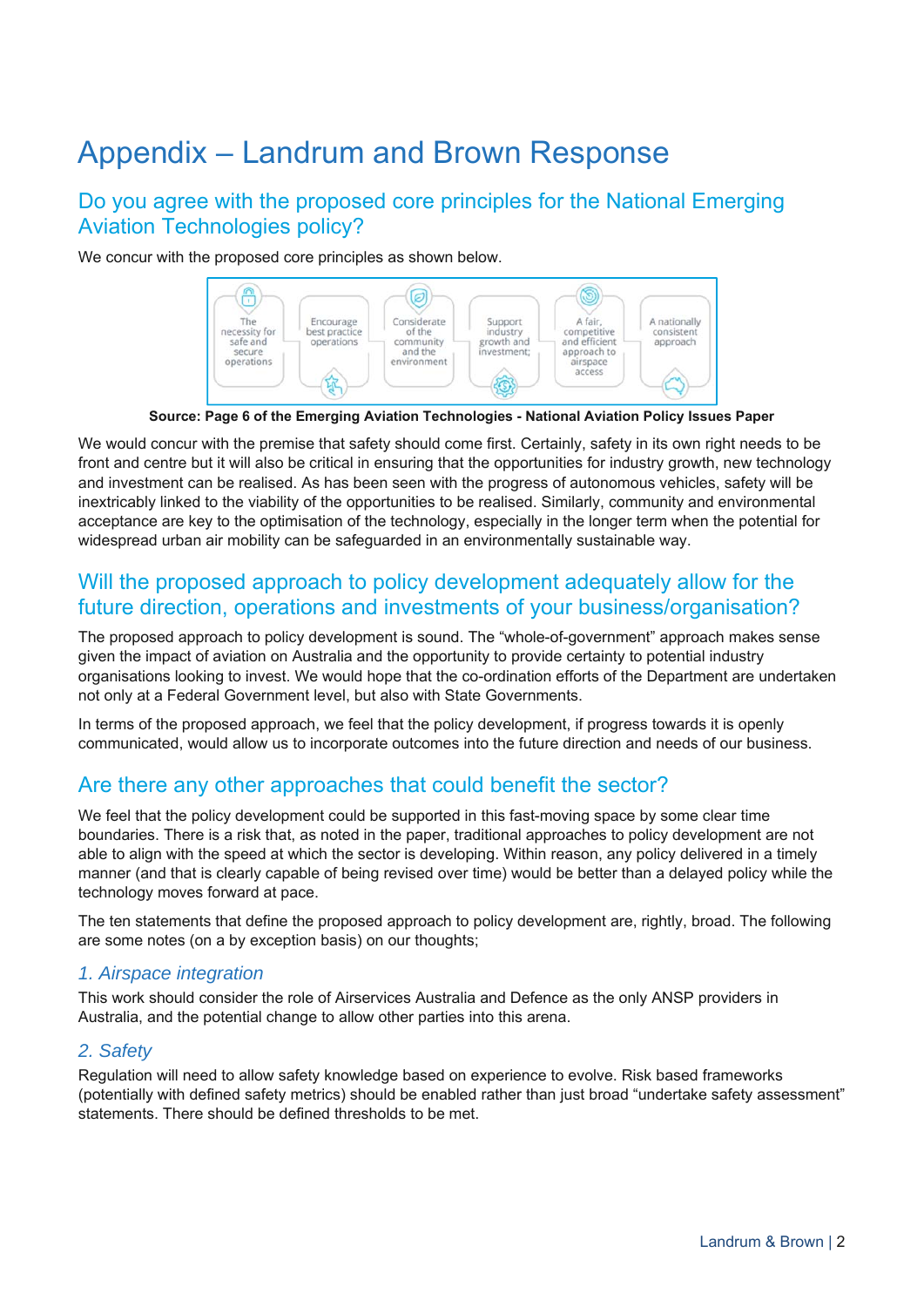#### *3. Security*

We consider that there should be an alignment of security standards to changes between new and traditional aviation models, and that such standards should be adjusted following changes in risk.

#### *4. Noise*

Use of the word "quieter" suggests, to us, a focus on overall "volume" of activities rather than the pitch, nature and frequency of such noise. Experience from the traditional aviation industry is that assessment of all the factors associated with noise should be considered in order to assess the nuisance and health impacts.

Any eventual process should certainly consider the use of the Aircraft Noise Ombudsman (ANO) in an expanded role.

#### *5. Environment*

No comment.

#### *6. Privacy*

No comment.

#### *7. Electric Vertical Take-Off and Landing Vehicles*

The derivation of safety zones and / or obstacle free surfaces from new eVTOL landing sites needs, in our opinion, to be properly worked through. Adoption or modification of existing international and Australian standards that are decades old is unlikely to be suitable to the needs of the emerging industry or to the safety profile of the new transport technology options. The practical implications of standards should be considered during preparation with potential landing sites and examples considered. Any new standards need to be closer in nature to say ICAO Annex 14 and / or MOS 139 rather than the nature of the National Airports Safeguarding Framework.

We would recommend that some example sites are "tested" in a desktop or "digital twin" style environment for their suitability to emerging standards. This is not meant to pre-approve sites, but more to test the impact of rules on some real-world examples. The examples could be drawn from the real world but anonymized. Example sites could be; a rural hospital parking area, a medium height level roof top in a CBD, a park area in a CBD, a site in a technology / logistics park.

#### *8. Infrastructure*

No additional comments, other than the approval process should seek to be as consistent as possible between States.

#### *9. Technology trials*

The technology journey is such that temporary exemptions from any new (or interim) rules and regulations will be required for newer technologies to be tested. We feel that the framework developed needs to allow for this in order for Australia to remain at the forefront of implementation trials and technology development while also maintaining safety in the more mature aspects of the technology.

#### *10. Central coordination*

Our prime view on the issue of coordination is one of alignment between Federal and State arrangements. Where possible there should be little or no difference in the rules implemented between States. Such differences will make trading across our internal border more complex that it needs to be.

## What level of service and regulation do you expect from the Government?

We feel that the focus needs to be on safe and considerate adoption of the new technologies. Appropriate protection of the public, environment, and our expected norms is paramount. Those who develop new technology have the right to be protected (through say patents) and the regulations should not interfere with such protections, nor should they overly protect early entrants to the market.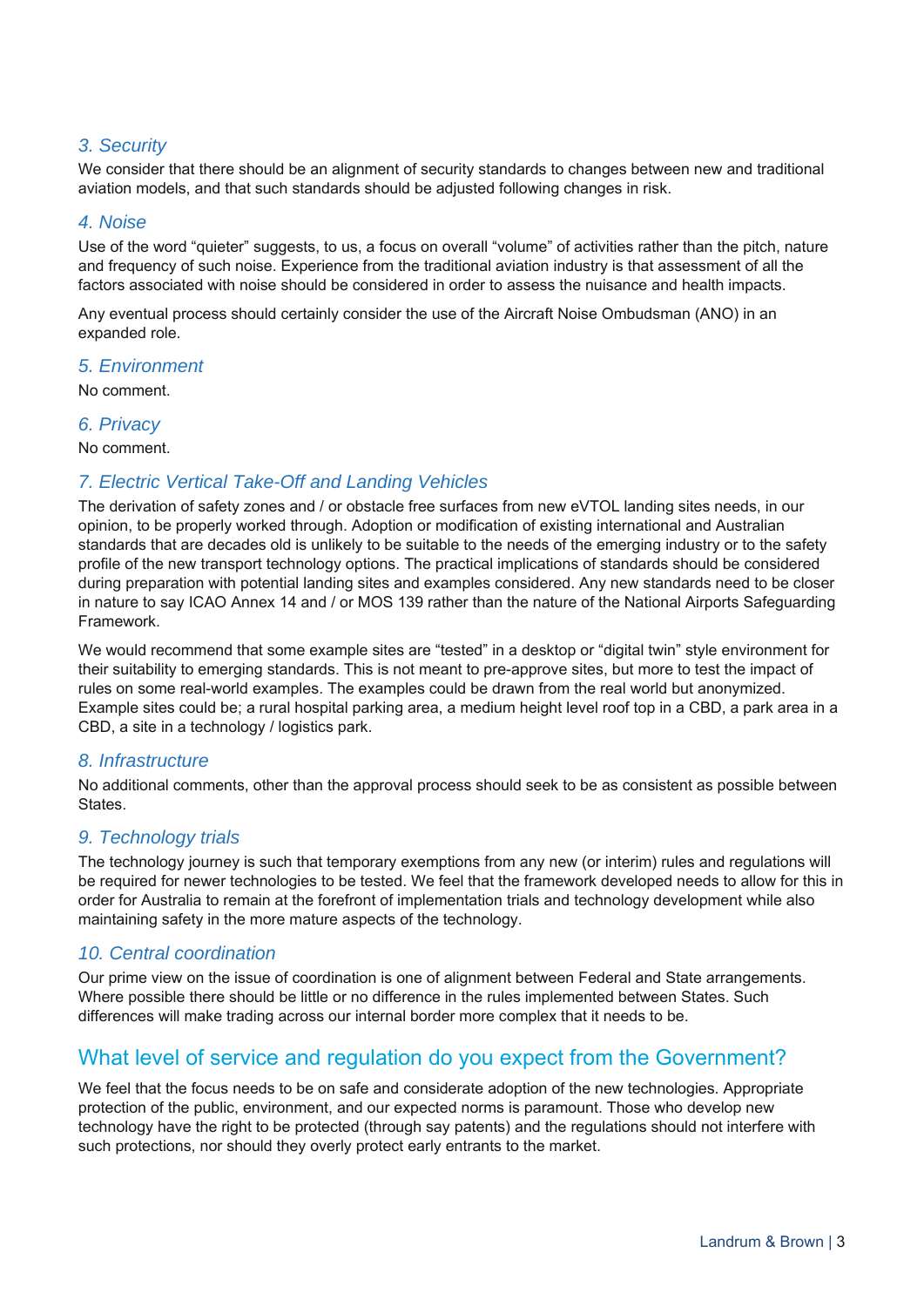## What are your expectations of the Government's role and responsibilities in the management of drones and eVTOL vehicles?

We feel that the current Australian Aviation State Safety Programme is a robust base as a starting point for the management of the emerging technology. Further use of the principles in this programme would aid with common understanding.

# What are the key opportunities that these new technologies could deliver for Australia?

We consider that there are likely to be many potential benefits. We also feel that benefits will come from unexpected sources as the technology evolves, price points alter, and awareness grows.

In the contact of Australia, we consider that it may be helpful to consider opportunities falling into three groups that will need to be enabled by the same rules but cognisant of the different contexts between our urban centres and the rest of the country;

- Urban Areas Specific Opportunities;
- Regional Area Specific Opportunities; and
- Common Opportunities, including those where new technology replaces helicopter operations.

The new technology offers the potential for elements of road congestion reduction. We consider that the level of reduction needs to be considered in more detail, as the perceived benefits could be complex to achieve.

For example; if use of eVTOL were to achieve substantial modal split in passengers to / from airports then the number of eVTOL movements themselves would be significant. The table below looks at two scenarios of an airport with a departing passenger flow of say 3,000\* people per hour and having a broadly comparable number of people arriving to the airport terminal precinct.

| "Surface Access"<br><b>Mode Share using</b><br><b>eVTOL</b> | <b>Resultant nominal</b><br>hourly flow of<br>passengers using<br>eVTOL to arrive at<br>the airport. | <b>Number of people</b><br>in a group per<br>eVTOL aircraft | <b>Resulting number</b><br>of eVTOL<br>movements per<br>hour | <b>Corresponding</b><br>time between<br><b>eVTOL</b><br>movements |
|-------------------------------------------------------------|------------------------------------------------------------------------------------------------------|-------------------------------------------------------------|--------------------------------------------------------------|-------------------------------------------------------------------|
| $1\%$                                                       | 30 people                                                                                            | $2.5$ to $1.5$                                              | 12 to 20                                                     | 5 to 3 minutes                                                    |
| 10%                                                         | 300 people                                                                                           | $2$ to 1                                                    | 150 to 300                                                   | 24 to 12 seconds                                                  |

\* 3,000 departing passengers per hour is a broad proxy for the (pre-COVID) departing passenger flow at the major capital city airports in Australia.

In either scenario the level of new (or repurposed) infrastructure required would be significant.

If one were to undertake similar analysis for, say, "last mile" of various delivery van routes then the scale of traffic removed from roads and imposed into the air would become apparent. Such assessments would, we feel, be important in the context of risk assessments supporting regulatory and policy decisions.

We see the technology has a part to play in;

- Reducing congestion
- Reducing the need for capital intensive ground-based roads and infrastructure and hence burden on the tax payer
- Opportunities to improve outer suburb access to jobs in inner cities (Urban Air Transport)
- Reduced emissions through use of electrified vehicles.
- Offering improved security (money or high value goods transfer),
- Modal shift,
- Filling low volume movement gaps in traditional transport infrastructure networks,
- "Last mile" journeys and / or deliveries,
- Rural area urgent distribution of supplies and medicines,
- Surveys and inspections<sup>1</sup>, and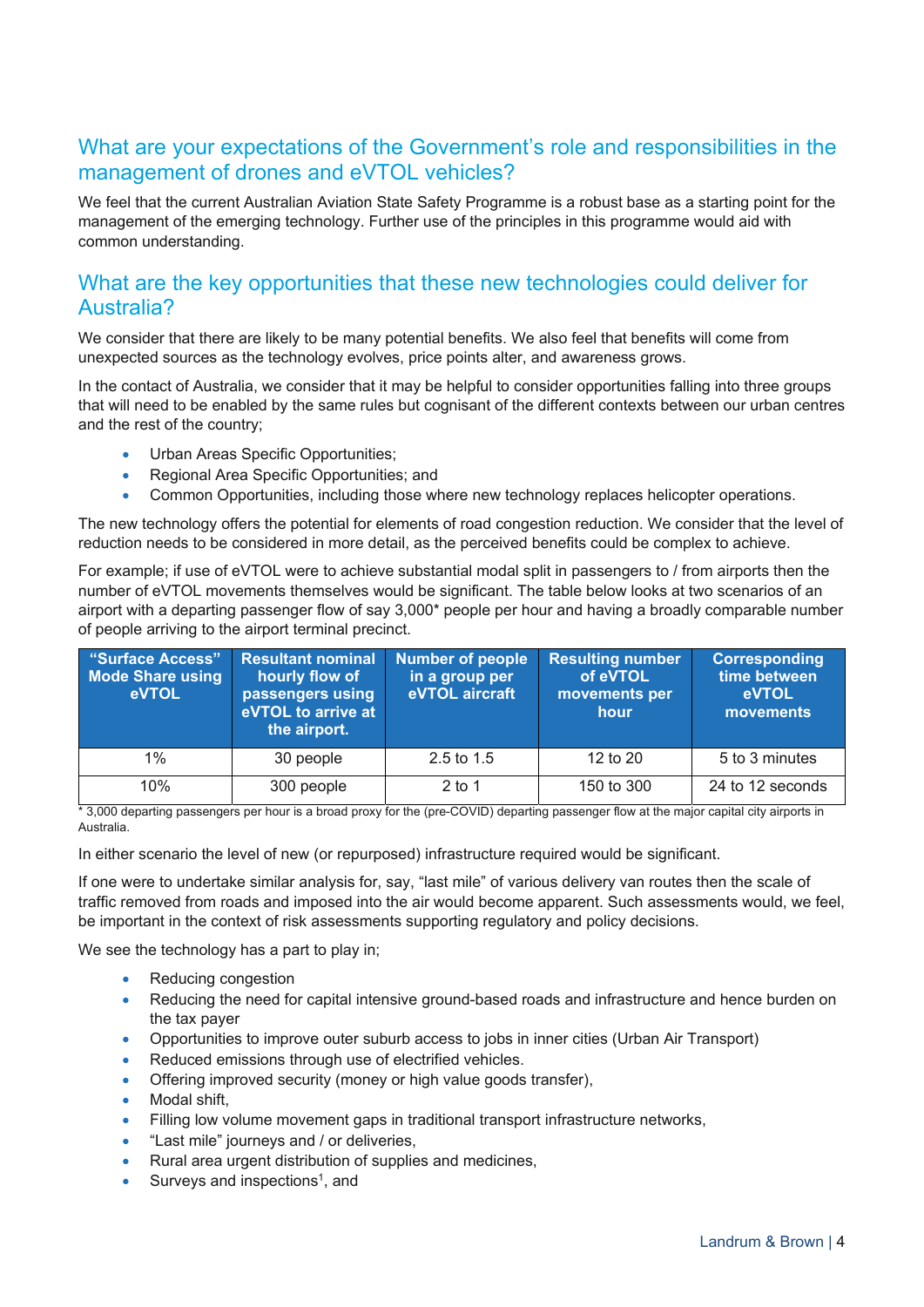• Provision of differentiated transport services (premium, economy, etc.).

In Regional Areas, the complexity of airspace congestion reduces and, in some ways, opens up greater opportunity for use of the technology with a lower risk consequence score arising from failure in flight.

Where helicopters currently dominate the provision of aerial delivery services, we feel that the following benefits could be likely;

- Reduced costs of capital acquisition and operating costs,
- Less moving parts, greater reliability and more potential for mass production/low cost virtuous cycle.
- Reduced injuries and deaths from pilot error and/or equipment failure,
- Reduced emissions from electric vehicles,
- Reduced noise nuisance from smaller airframes and rotors.,
- Improved access to hazardous or difficult terrain during search and rescue operations and reduced risk to personnel during hazardous operations,
- Development of see and avoid technology that could morph into road/sea vehicle safety,
- Improved covert surveillance operations, and
- Improved communications and tracking systems.

<sup>1</sup> Surveys and Inspections would include work on;

- Power lines (new routes and existing infrastructure),
- High rise buildings,
- Telecommunication towers and wind farm turbines (new locations and existing infrastructure),
- Bridge structures,
- Proposed and existing road, rail and other remote provision infrastructure,
- Aircraft and airport maintenance inspections, and
- Inspection of inaccessible small spaces.

It should also be noted that relatively benign nature of our climate in Australia lends itself to drone and eVTOL operations

## What are the most significant barriers to realising these opportunities?

International standards driven by ICAO will likely occur behind the progress of the emerging technology. It is recognised that it takes five to ten years to initiate new SARPS. Further, ICAO rules are ostensibly written to harmonise international civilian air transport. Therefore, until civilian drones etc fly internationally there could arguably be little need for ICAO to intervene.

Australia, to ensure safety and world leading regulation, will probably need to act in advance of any such international rules, but in a manner that will be flexible enough to allow compliance at some later date. If there is no future merging of standards, then the Australian market will be differentiated from the international one. This will likely be to the detriment of Australia in the longer term.

We expect the overlap in Federal and State Government responsibilities and desires to complicate the preparation of new rules and regulations.

We would propose that model aircraft rules are not separated; recreational and commercial rules should be contained in the one CASR Part and be aligned as far as is possible.

We would propose that rules are "performance based" and not "prescriptive" to enable further advancement in the technologies without having to frequently update the rules.

## What issues or actions should the government prioritise to facilitate the growth of emerging aviation technologies?

Seek to ensure a clear national (Federal) policy and not allow a State by State piecemeal system to come into existence. As part of this we would suggest that rules are incorporated into Federal aviation legislation including operator, maintainer, licencing, etc. to ensure national regulations take precedence.